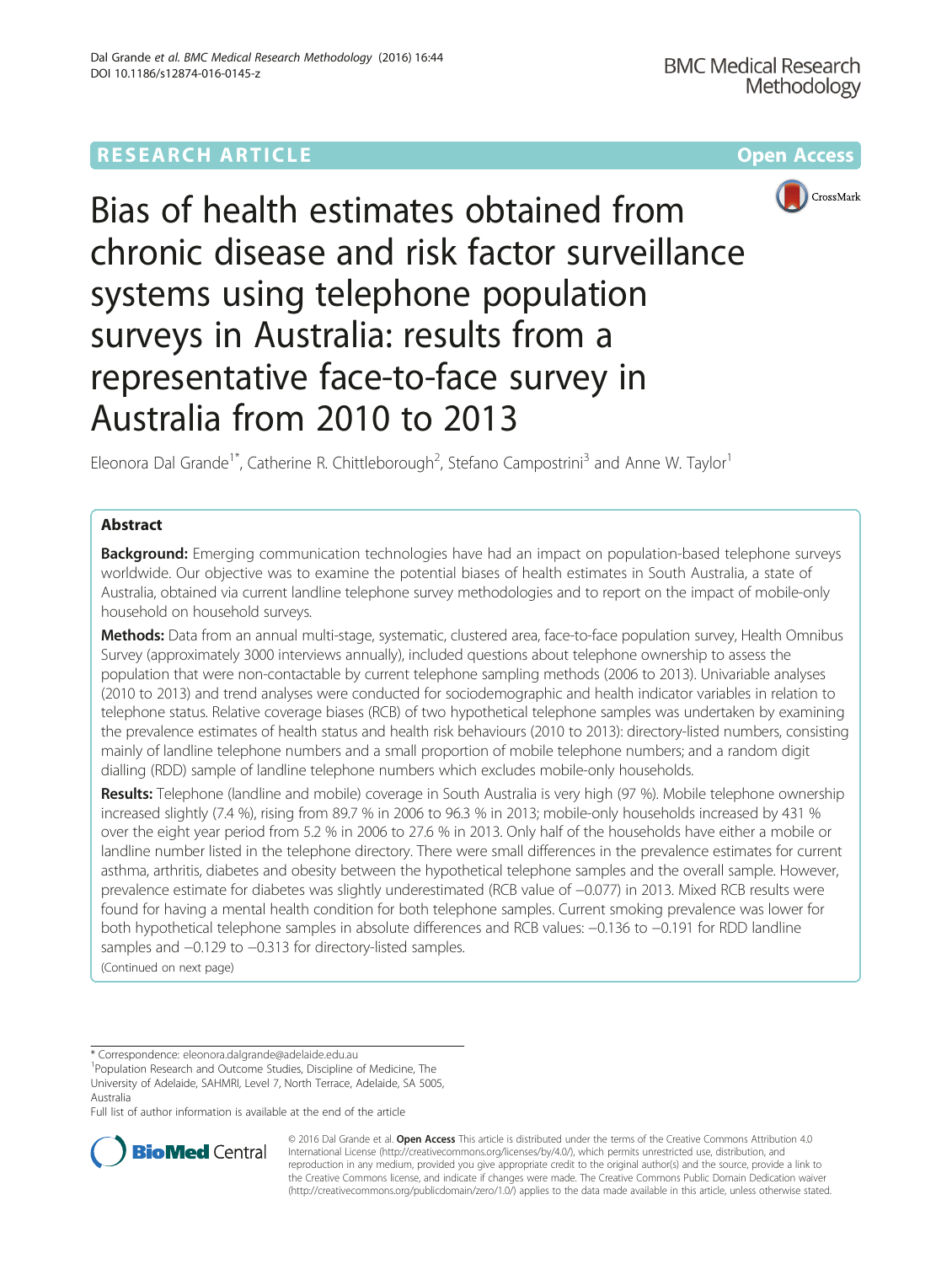#### (Continued from previous page)

Conclusion: These findings suggest landline-based sampling frames used in Australia, when appropriately weighted, produce reliable representative estimates for some health indicators but not for all. Researchers need to be aware of their limitations and potential biased estimates.

Keywords: Bias, Telephone sampling methodology, Sampling frame, Public health surveillance, Health surveys, Chronic conditions, Risk factors

## Background

Many established population-based, continuous chronic disease and behavioural risk factor surveillance systems worldwide utilise Computer Assisted Telephone Interviewing (CATI) [\[1](#page-11-0)–[9](#page-11-0)]. Since the 1990s, CATI surveys have been seen as an ideal tool since they are effective, relatively inexpensive, flexible and timely [[6](#page-11-0), [8](#page-11-0)–[12](#page-11-0)]. However, over the past 15 years vast changes have occurred in the telecommunication industry (mobile telephone and internet) and society's acceptance of, and engagement with, these new technologies [\[13](#page-11-0), [14\]](#page-11-0). The new communication technologies have had an impact on population-based telephone surveys, specifically, the diminishing coverage of traditional sampling frames and declining response rates [[11](#page-11-0), [15](#page-11-0)] resulting in increased costs [[16, 17](#page-11-0)] and potential bias in survey estimates [\[18, 19\]](#page-11-0).

In the early 1990s, 95–97 % of Australian households had a landline telephone connected [\[20](#page-11-0)] and response rates of around 70–80 % were the norm [\[20](#page-11-0)–[24\]](#page-11-0). For population health surveys in Australia, two sampling methodologies were used: directory-listed telephone numbers, referred to as Electronic White Pages (EWP) and random digit dialling (RDD) of landline telephone numbers [[3](#page-11-0), [20](#page-11-0), [22\]](#page-11-0); both methods having the ability to target geographical areas (state, suburbs or postcodes) which has contributed to the utility and efficiency of telephone surveys [[25, 26\]](#page-11-0). EWP consists mainly of listed landline telephone numbers with name and address details for a household or business which the sampling frame can be easily stratified by state, suburb or postcode. EWP has mobile and Voice over Internet Protocol (VOIP) telephone numbers but only as a small proportion of the total sample. One drawback of EWP is that it does not include unlisted (silent) telephone number; that is, households which have opted, at a cost, to exclude their landline telephone number from the EWP. RDD methods have been developed to include silent landline telephone numbers based on the prefixes of the landline telephone numbers. Some of these methods use the EWP, known as list-assisted RDD (LA-RDD), to make the sampling frame more efficient by removing blocks of numbers that have a high chance of not being connected or are assigned to large businesses [\[3,](#page-11-0) [27](#page-12-0)]. These RDD methods do not include mobile or VoIP telephone numbers. Since the turn of this century, there has been a

trend of households moving away from traditional landline telephones with the emergence of mobile-only households [[11, 13, 15](#page-11-0), [28](#page-12-0)]. This is due to increasing portability, flexibility, affordability and broadening internet capability of mobile telephones including smartphones and other telecommunications, such as VoIP [[11, 15, 26,](#page-11-0) [29](#page-12-0)–[32](#page-12-0)].

As a result of the increasing use of mobile telephones, conducting telephone surveys has become increasingly problematic in Australia and other countries [\[15](#page-11-0), [33](#page-12-0)]. This is because of the difficulty in obtaining a representative sampling frame of mobile telephones numbers since are they are rarely listed (7.3 % of mobile telephone owners in South Australia are listed [\[26](#page-11-0)]). Unlike the structure of landline telephone numbers, the Australian mobile numbers do not provide details of geographical location and the common methods used to generate a RDD sample of landline telephone numbers geographically are not applicable to mobile telephone numbers [\[34](#page-12-0), [35\]](#page-12-0). In 2011–12, approximately 20 % of households in Australia were mobile-only [\[14,](#page-11-0) [29\]](#page-12-0), 34 % of USA households in 2012 were mobile-only [\[30](#page-12-0)] with countries in Europe reporting 50–70 % [[32](#page-12-0)]. More notably, studies have found that mobile-only households are demographically different to traditional landline households: they are generally younger people, unrelated, never married, and socioeconomically disadvantaged [[26](#page-11-0), [30\]](#page-12-0). These issues suggest that by excluding mobile-only households biased estimates may be produced from chronic disease and behavioural risk factor surveillance systems.

This study presents the most up-to-date estimates available on the current status and possible sample biases of the current telephone survey methodology in South Australia, a state of Australia. Data from an annual representative face-to-face (non-telephone) population survey that included questions about telephone ownership were used to assess the population that were noncontactable by current telephone sampling methods. This included both household landline and mobile telephone ownership and listings in the telephone directory. This study will 1) explore trends of landline and mobile telephone ownership between 2006 and 2013; 2) describe the socio-demographic characteristics of respondents living in mobile-only households between 2010 and 2013; and 3) investigate the coverage bias of the two telephone samples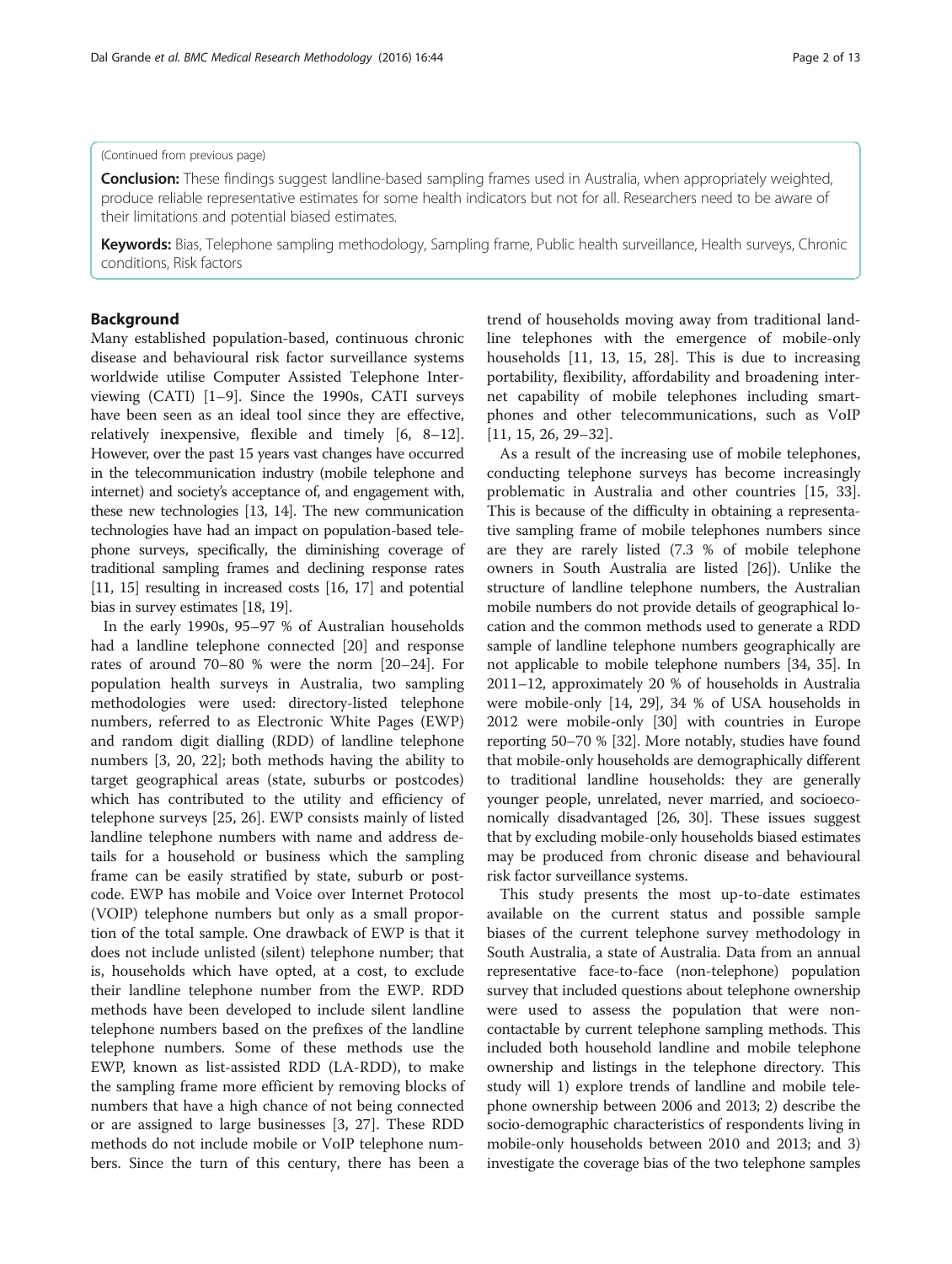(directory-listed numbers (EWP), consisting mainly of landline telephone numbers and a small proportion of mobile and VoIP telephone numbers; and a RDD sample of landline telephone numbers which excludes mobileonly households) by examining the prevalence estimates of health status and health risk behaviours between 2010 and 2013. This is one of the few studies to assess the potential bias of health estimates due to coverage bias from telephone sampling frames in terms of health indicators and socio-demographics, using a unique data source with telecommunication information on people who would be excluded from the hypothetical telephone samples [[26,](#page-11-0) [30](#page-12-0)]. This study uses relatively current data, which is important since telecommunications technologies have rapidly changed and evolved over the last 10 years, with increased uptake and saturation of mobile telephones and associated changes in the way people communicate [[36](#page-12-0)]. Methodological studies therefore need to continually assess sample coverage and potential bias in health-related estimates [\[26](#page-11-0)].

## **Methods**

#### Survey design and sample selection

The Health Omnibus Survey (HOS) [[37, 38](#page-12-0)] is a multistage, systematic, clustered area sample of South Australian households where face-to-face interviews are conducted annually. The HOS sample includes households randomly selected from Australian Bureau of Statistics (ABS) collector districts (CDs) (2006 to 2012) and Statistical Areas Level 1 (SA1) (2013), from the metropolitan Adelaide area and country towns with a population of 1,000 people or more. Within each CD or SA1, a random starting point was selected and from this point 10 households were selected in a given direction with a fixed skip interval. Hotels, motels, hospitals, hostels and other institutions were excluded from the sample. An approach letter and a brochure introducing the survey were sent to the selected household and the person aged 15 years or over, with the last birthday, was chosen for interview. The interviews were conducted in people's homes by trained interviewers. Up to six call back visits were made to chosen households to interview the selected person. There was no replacement for nonrespondents and no incentive of any kind was offered. Approximately 3000 people participate annually, achieving a median response rate of 59.3 % (range: 52 to 60 %). The data are weighted by five year age groups, sex, and area (metropolitan Adelaide and rural/remote South Australia) to the most recent Census or Estimated Residential Population for South Australia and probability of selection within the household size to provide population estimates.

#### Household telecommunications ownership

Questions regarding telecommunications services in the household, specifically, landline telephone and mobile

connections, were included in the 2006 to 2013 HOS. Mobile-only households were defined if the respondent had a mobile telephone with no working landline connection to the household. Landline connections did not include using VoIP connection or Skype for telephone calls. In addition, questions were asked regarding landlines and mobile telephones currently listed in the Australian White Pages. From these questions, household landline and mobile telecommunication status were determined by classifying the respondents as living in mobile-only households; landline-only households; landline and mobile telephone households; or having no landline or mobile in the household.

#### Socio-demographics

Demographic variables included age, sex, area of residence, country of birth, household size, household structure, educational attainment, marital status, gross annual household income, employment status, dwelling ownership or renting status (2013 only) and area-level socioeconomic status. The Socio-Economic Indexes for Areas (SEIFA) Index of Relative Socio-Economic Disadvantage (IRSD) is a composite score of relative disadvantage developed by the ABS [[39](#page-12-0)] for particular geographical areas, such as postcodes. It is based on selected 2011 Census socio-demographic variables. The SEIFA IRSD scores were grouped into quintiles for analysis where the highest quintile comprised postcodes with the highest SEIFA IRSD scores (most advantaged areas).

## Comorbid conditions and health behaviours

Chronic conditions included self-reported medically confirmed diabetes (2010, 2011 and 2013 only), current asthma (2010 and 2011 only), arthritis and a current mental health condition. Self-reported health risk factor data included smoking status and obesity as determined by body mass index (BMI) which was derived from self-reported weight and height and recoded into four categories (underweight, normal weight, overweight and obese) [[40\]](#page-12-0).

#### Statistical analyses

Data analysis was conducted using Stata Version 12.0. All estimates and analyses were conducted using  $s\nu\gamma$ commands in Stata to incorporate the sampling design. Univariable analyses using chi-square tests compared the proportion of mobile-only households across sociodemographic variables for 2010, 2011, 2012 and 2013. Households that had no telecommunications, refused or where the status could not be determined were excluded from the analyses ( $n = 39$ ). The univariable analyses were limited to data from 2010, since data has been previously published for earlier years [\[26](#page-11-0)]. Additional univariable analyses using chi-square tests were undertaken to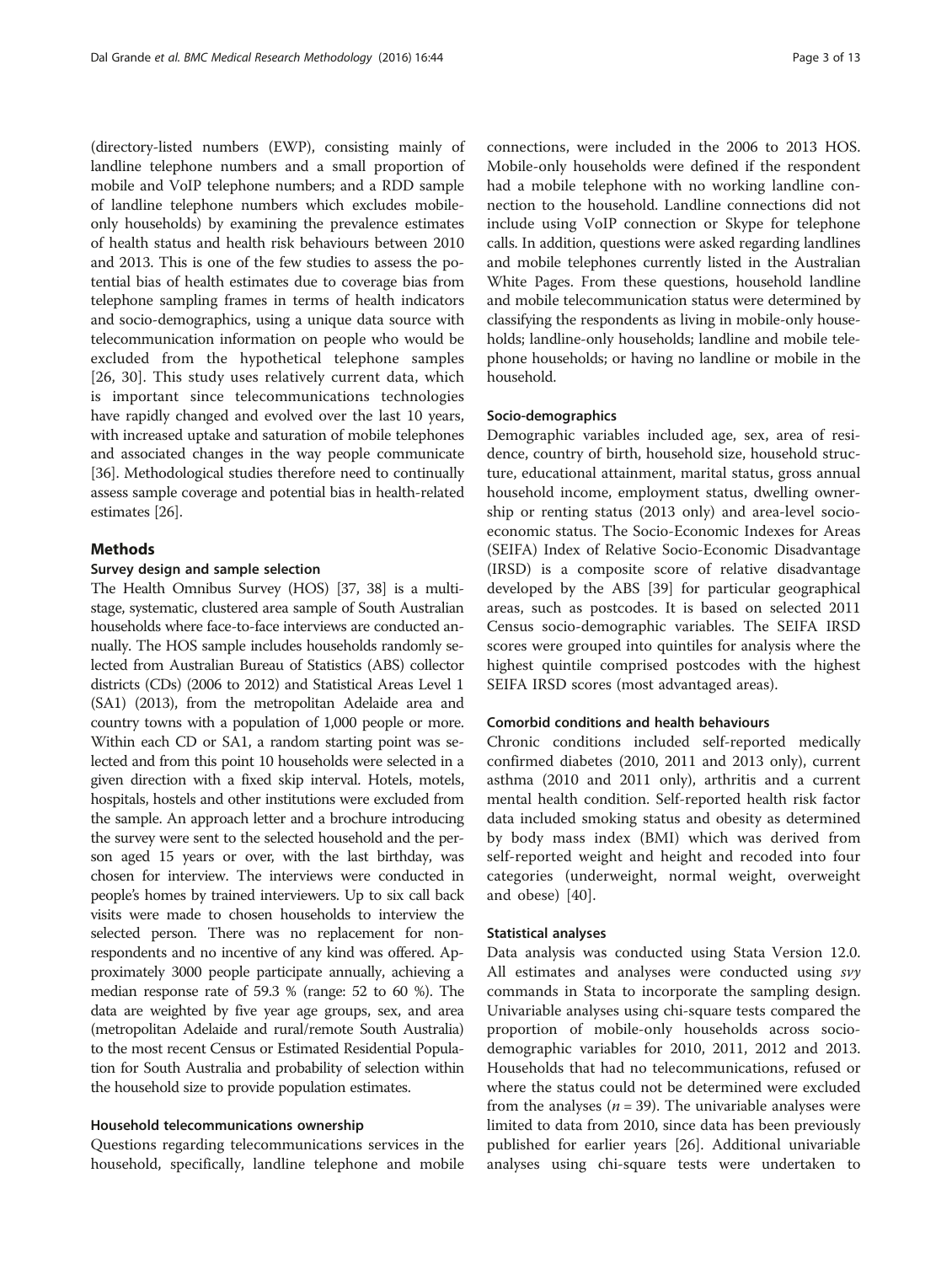describe the proportion of households with a landline telephone connected; the proportion of households with mobile telephones; and the proportion of households with a directory-listed telephone number (EWP). These results can be found in Additional file [1](#page-11-0).

To explore the possibility of coverage bias of telephone surveys, two hypothetical telephone sampling frames (subsamples) were created from HOS: 1) RDD landline, that is, households that had a landline connection (mobile-only households excluded); and 2) directory-listed numbers, that is, households with either a landline or mobile telephone number listed in the White Pages. Prevalence estimates of health conditions and behavioural risk factors were presented for the overall population, and the two hypothetical telephone samples. The hypothetical telephone samples were subsamples of the total sample (landline RDD sample is 72–78 % of the total sample and directory-listed landline sample is 50–60 % of the total sample) which means that these subsamples would have a different demographic profile to each other and the overall sample. Therefore the data for the hypothetical telephone samples were re-weighted to produce health estimates that are reflective of the South Australian population. Re-weighting is calculated by incorporating the original relative sample weights, and by age, sex and area of residence to the most recent Census or Estimated Residential Population for South Australia.

To determine the amount of bias of the prevalence estimates derived from the two hypothetical sampling frames, the relative coverage bias (RCB) was calculated by the following formula:  $\frac{N_{nc}}{N} \cdot \frac{(p_c - p_{nc})}{P}$  [[41\]](#page-12-0). This formula incorporates the proportion of the population that is not included in the hypothetical samples  $(N_{nc}/N)$ , that is, 1) mobile-only households, and 2) households that do not have either a mobile or landline telephone number listed in the telephone directory  $(N_{nc})$  denotes the number in the sample that is not covered in the total sample,  $N$ ). It also includes the differences in prevalence estimate obtained from the hypothetical samples,  $p_c$ , and from the sample not in the hypothetical samples,  $p_{nc}$ , divided by the prevalence estimate for the total population, P.

#### Results

Figure 1 shows the household landline and mobile telephone status from 2006 to 2013. Mobile telephone ownership was consistently around 90 % during the last eight years, rising from 89.7 % (95 % CI 88.5–90.9) in 2006 to 96.3 % (95 % CI 95.5–97.0) in 2013 (7.4 % increase). The proportion of households that are mobile-only has increased by 431 % over the eight year period from 5.2 % (95 % CI 4.4–6.0) in 2006 to 27.6 % (95 % CI 24.7–30.7) in 2013. In contrast, the proportion of landline ownership (households with landline telephone only, and households with both landline and mobile telephones) has decreased by 24.1 % from 94.4 % (95 % CI 93.2–95.) in 2006, 87.3 % (95 % CI 85.7–88.8) in 2009 to 71.7 % (95 % CI 68.6–74.6) in 2013. Descriptive statistics for the participants for 2010 to 2013 are provided in Additional file [1:](#page-11-0) Table S1.

Table [1](#page-4-0) shows the proportion of respondents living in mobile-only households by socio-demographic variables across the four years. Generally, respondents living in mobile-only household were more likely to be male, younger, of Aboriginal or Torres Strait Islander descent, born in Asia or countries other than Australia, UK,

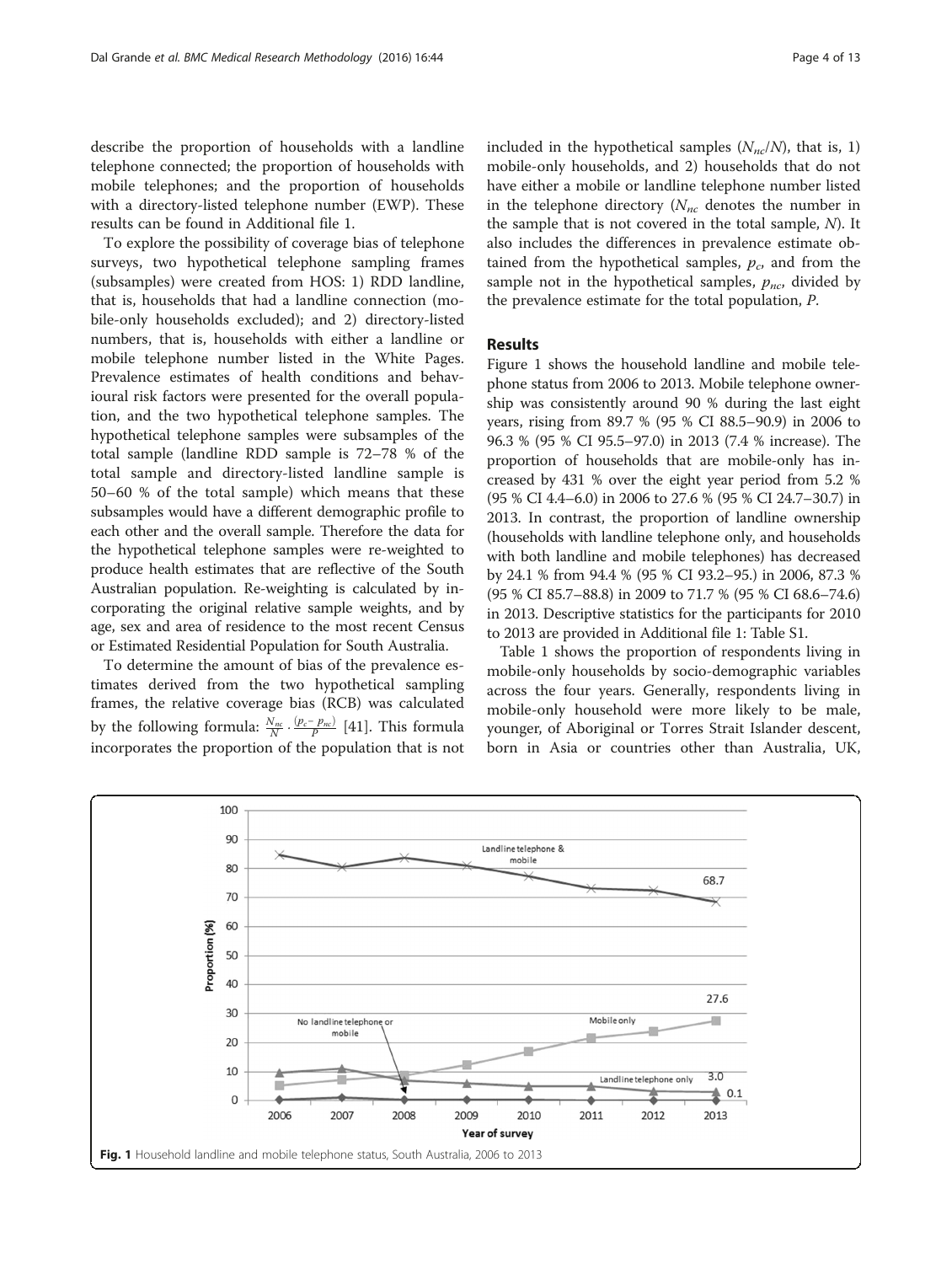|                                   |                |                     | 2011    |              |                     |         | 2012           |                   | 2013    |              |                     |         |
|-----------------------------------|----------------|---------------------|---------|--------------|---------------------|---------|----------------|-------------------|---------|--------------|---------------------|---------|
|                                   | n              | % (95 % CI)         | p value | $\mathsf{n}$ | % (95 % CI)         | p value | $\mathsf{n}$   | % (95 % CI)       | p value | $\mathsf{n}$ | % (95 % CI)         | p value |
| Sex                               |                |                     |         |              |                     |         |                |                   |         |              |                     |         |
| Male                              | 300            | 20.1 (17.5-22.9)    | < 0.001 | 339          | 22.8 (20.4-25.4)    | 0.158   | 391            | 26.2 (23.4-29.2)  | 0.005   | 409          | 28.8 (24.6-33.3)    | 0.288   |
| Female                            | 221            | 14.2 (12.3-16.3)    |         | 318          | $20.6(18.1-23.3)$   |         | 338            | 21.6 (19.5-23.9)  |         | 394          | 26.5 (23.6-29.6)    |         |
| Age (years)                       |                |                     |         |              |                     |         |                |                   |         |              |                     |         |
| 15 to 24                          | 120            | 23.7 (18.9-29.3)    | < 0.001 | 145          | 28.7 (23.2-34.8)    | < 0.001 | 168            | 34.4 (28.4-41.0)  | < 0.001 | 171          | 36.9 (30.5-43.8)    | < 0.001 |
| 25 to 34                          | 189            | 39.8 (34.7-45.1)    |         | 226          | 47.9 (42.4-53.4)    |         | 225            | 47.6 (41.8-53.6)  |         | 254          | 56.6 (49.2-63.7)    |         |
| 35 to 44                          | 96             | 18.8 (15.0-23.2)    |         | 149          | 29.1 (24.8-33.9)    |         | 146            | 28.9 (24.9-33.3)  |         | 168          | 35.0 (29.4-41.1)    |         |
| 45 to 54                          | 66             | $12.5(9.7-15.9)$    |         | 69           | 13.3 (10.2-17.0)    |         | 95             | 18.0 (14.5-22.2)  |         | 110          | 22.1 (17.5-27.6)    |         |
| 55 to 64                          | 31             | $7.0(4.8-9.9)$      |         | 36           | $8.0$ (5.3-12.0)    |         | 69             | 14.9 (11.6-19.0)  |         | 61           | $13.7(11.1 - 16.7)$ |         |
| 65 to 74                          | 10             | $3.2(1.9-5.3)$      |         | 25           | $7.6(5.4-10.6)$     |         | 20             | $5.5(3.8-7.7)$    |         | 29           | $8.3(6.1 - 11.2)$   |         |
| $75+$                             | $\overline{7}$ | $2.9(1.5-5.5)$      |         | 6            | $2.6(1.3-5.1)$      |         | $\overline{7}$ | $2.8(1.4-5.4)$    |         | 10           | $4.3$ $(2.5 - 7.2)$ |         |
| Area of residence                 |                |                     |         |              |                     |         |                |                   |         |              |                     |         |
| Metropolitan                      | 369            | $16.4(14.7-18.3)$   | 0.315   | 461          | 20.6 (18.7-22.7)    | 0.122   | 503            | 22.2 (20.3-24.3)  | 0.005   | 549          | 25.4 (22.4-28.6)    | 0.016   |
| Regional                          | 151            | 18.9 (14.7-23.9)    |         | 196          | 24.6 (20.0-29.9)    |         | 226            | 28.5 (24.6-32.7)  |         | 254          | 34.1 (27.7-41.0)    |         |
| Number of people in household     |                |                     |         |              |                     |         |                |                   |         |              |                     |         |
| 1                                 | 95             | 23.6 (20.6-26.8)    | 0.001   | 125          | 29.7 (26.4-33.3)    | 0.001   | 117            | 28.6 (23.4-34.4)  | 0.064   | 135          | 36.0 (31.2-41.0)    | < 0.001 |
| $\overline{2}$                    | 267            | 16.7 (14.5-19.2)    |         | 352          | 22.5 (20.4-24.8)    |         | 397            | 24.9 (22.6-27.3)  |         | 433          | 28.6 (25.3-32.2)    |         |
| 3                                 | 110            | 19.0 (15.2-23.3)    |         | 84           | $16.7(12.7 - 21.7)$ |         | 110            | $20.3(16.3-25.1)$ |         | 140          | 27.2 (21.6-33.6)    |         |
| 4 or more                         | 47             | $10.2(6.6 - 15.6)$  |         | 96           | 17.5 (12.8-23.4)    |         | 106            | 20.7 (15.9-26.5)  |         | 95           | 18.8 (14.9-23.4)    |         |
| Country of birth                  |                |                     |         |              |                     |         |                |                   |         |              |                     |         |
| Australia                         | 396            | 17.4 (15.5-19.5)    | < 0.001 | 488          | 22.0 (19.7-24.4)    | < 0.001 | 537            | 23.7 (21.6-26.0)  | < 0.001 | 595          | 27.9 (24.8-31.1)    | 0.002   |
| UK or Ireland                     | 25             | $9.3(6.2 - 13.7)$   |         | 39           | $13.7(10.2 - 18.3)$ |         | 61             | 17.9 (14.3-22.3)  |         | 60           | 20.3 (14.3-28.0)    |         |
| Europe                            | 13             | $8.9(5.3 - 14.6)$   |         | 17           | $10.6(6.6 - 16.7)$  |         | 9              | 7.4 (3.9-13.8)    |         | 21           | 14.5 (10.8-19.1)    |         |
| Asia                              | 47             | 29.8 (21.3-39.9)    |         | 78           | 32.9 (25.8-40.7)    |         | 81             | 41.0 (31.7-50.9)  |         | 74           | 35.8 (24.2-49.4)    |         |
| Other                             | 39             | 19.9 (13.4-28.5)    |         | 34           | 26.4 (18.2-36.7)    |         | 41             | 31.7 (22.7-42.3)  |         | 53           | 42.4 (30.2-55.6)    |         |
| Aboriginal/Torres Strait Islander |                |                     |         |              |                     |         |                |                   |         |              |                     |         |
| No                                | 502            | 16.8 (15.0-18.7)    | 0.029   | 627          | 21.1 (19.2-23.1)    | < 0.001 | 686            | 23.1 (21.3-25.0)  | < 0.001 | 764          | 27.1 (24.3-30.0)    | < 0.001 |
| Yes                               | 18             | 35.2 (21.9-51.2)    |         | 29           | 53.2 (38.6-67.3)    |         | 39             | 51.5 (36.1-66.5)  |         | 36           | 53.9 (38.4-68.8)    |         |
| Household structure               |                |                     |         |              |                     |         |                |                   |         |              |                     |         |
| Couple family children            | 135            | $12.6(10.3 - 15.5)$ | < 0.001 | 209          | 18.1 (15.4-21.2)    | < 0.001 | 232            | 21.2 (18.1-24.6)  | < 0.001 | 227          | 21.6 (18.0-25.6)    | < 0.001 |
| One parent family, other          | 79             | 22.9 (18.2-28.3)    |         | 92           | 31.2 (25.4-37.7)    |         | 88             | 29.7 (24.7-35.1)  |         | 136          | 40.7 (35.0-46.7)    |         |
|                                   |                |                     |         |              |                     |         |                |                   |         |              |                     |         |

<span id="page-4-0"></span>Table 1 Proportion of respondents living in mobile only households by socio-demographic variables, 15 years and over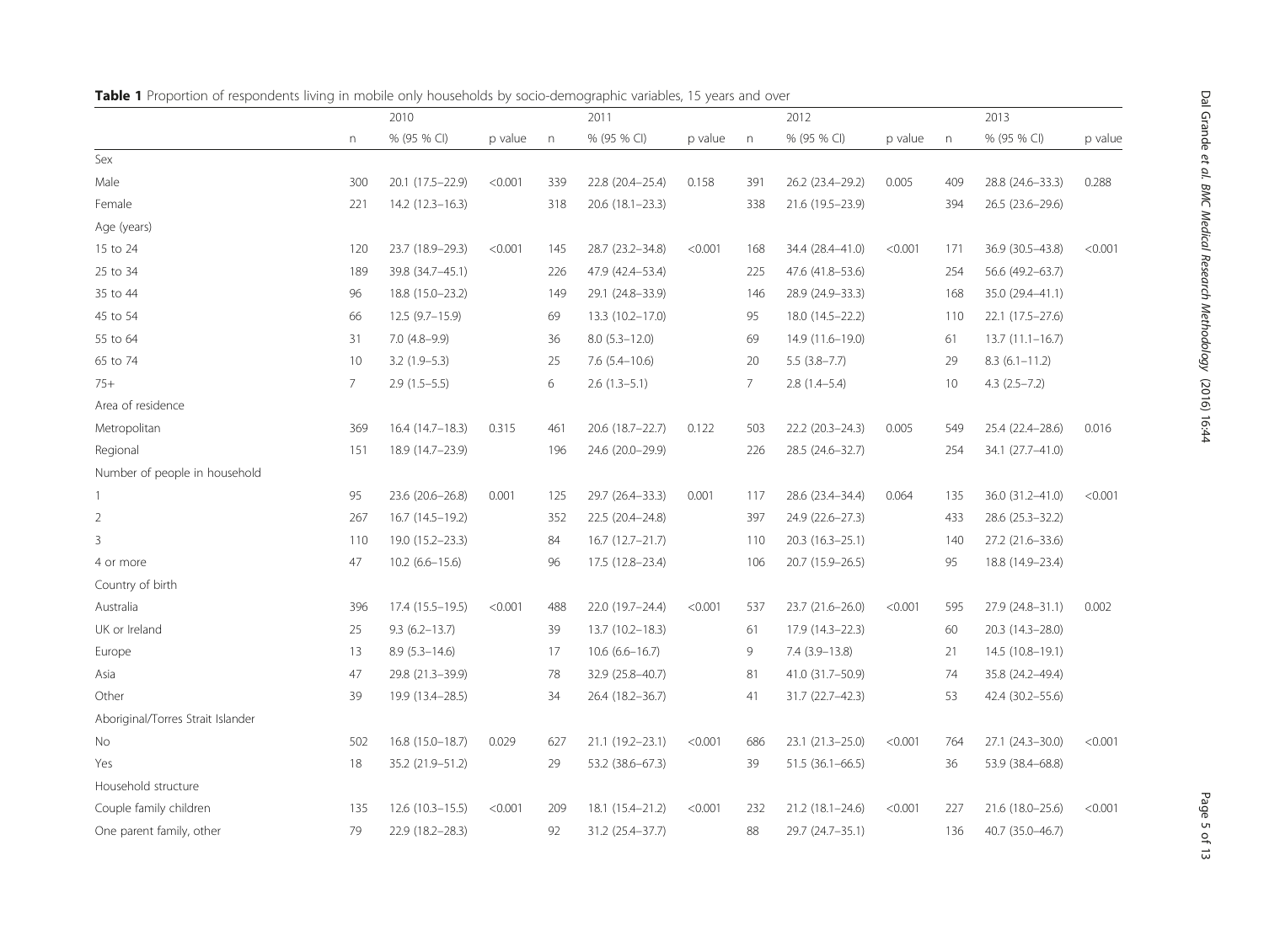|  | Table 1 Proportion of respondents living in mobile only households by socio-demographic variables, 15 years and over (Continued) |  |  |  |  |  |  |  |  |  |  |  |
|--|----------------------------------------------------------------------------------------------------------------------------------|--|--|--|--|--|--|--|--|--|--|--|
|--|----------------------------------------------------------------------------------------------------------------------------------|--|--|--|--|--|--|--|--|--|--|--|

| Lone adult person               | 77  | 21.5 (18.3-25.1)    |         | 99  | 26.8 (23.3-30.7)     |         | 95  | 26.5 (21.7-31.9)   |         | 99  | 31.2 (26.6-36.3)    |         |
|---------------------------------|-----|---------------------|---------|-----|----------------------|---------|-----|--------------------|---------|-----|---------------------|---------|
| Couple with no children         | 89  | $11.3(9.0-14.1)$    |         | 126 | 15.7 (13.2-18.6)     |         | 145 | 16.9 (14.3-19.9)   |         | 138 | 19.5 (16.7-22.6)    |         |
| Other                           | 139 | 28.8 (23.7-34.5)    |         | 131 | $31.6(26.1 - 37.6)$  |         | 169 | 37.7 (31.5-44.4)   |         | 203 | 40.7 (34.5-47.2)    |         |
| Marital status                  |     |                     |         |     |                      |         |     |                    |         |     |                     |         |
| Married/defacto                 | 253 | $13.3(11.5 - 15.3)$ | < 0.001 | 335 | 17.9 (15.8-20.2)     | < 0.001 | 390 | 20.5 (18.2-22.9)   | < 0.001 | 417 | $23.3(20.1 - 26.8)$ | < 0.001 |
| Separated/Divorced              | 46  | 21.4 (17.2-26.3)    |         | 75  | $30.5(25.5 - 36.0)$  |         | 88  | 33.6 (28.4-39.2)   |         | 91  | 34.4 (30.0-39.1)    |         |
| Widowed                         | 9   | $5.1(2.9 - 8.7)$    |         | 12  | $7.6$ $(4.8 - 12.0)$ |         | 14  | $8.1(5.3-12.1)$    |         | 16  | $11.7(8.3 - 16.4)$  |         |
| Never married                   | 207 | 28.1 (24.1-32.5)    |         | 233 | 31.0 (26.8-35.7)     |         | 237 | 33.4 (28.9 - 38.3) |         | 279 | 38.9 (33.9-44.1)    |         |
| Educational attainment          |     |                     |         |     |                      |         |     |                    |         |     |                     |         |
| Secondary schooling             | 212 | 15.3 (13.0-17.9)    | 0.128   | 268 | 21.5 (18.4-25.0)     | 0.819   | 292 | 23.3 (20.3-26.7)   | 0.702   | 329 | 27.7 (23.3-32.6)    | 0.745   |
| Trade, certificate, diploma     | 192 | 18.7 (16.2-21.5)    |         | 246 | 21.2 (18.7-23.8)     |         | 272 | 24.3 (21.6-27.3)   |         | 293 | 27.6 (24.2-31.2)    |         |
| Bachelor degree or higher       | 115 | 18.3 (15.3-21.8)    |         | 141 | 22.9 (19.4-26.8)     |         | 165 | 24.2 (20.7-28.1)   |         | 181 | 27.7 (23.4-32.5)    |         |
| Gross annual household income   |     |                     |         |     |                      |         |     |                    |         |     |                     |         |
| Up to \$20,000                  | 45  | 16.0 (11.4-22.0)    | 0.073   | 47  | 17.3 (13.3-22.2)     | 0.042   | 58  | 24.4 (19.7-29.7)   | 0.25    | 53  | 30.3 (23.9-37.4)    | 0.005   |
| $$20,001 - $40,000$             | 71  | $17.3(13.7 - 21.5)$ |         | 80  | 20.0 (16.0-24.7)     |         | 87  | 25.2 (20.7-30.4)   |         | 80  | 21.6 (16.6-27.6)    |         |
| $$40,001 - $80,000$             | 114 | 18.8 (15.4-22.7)    |         | 157 | 26.5 (22.8-30.7)     |         | 161 | 27.6 (23.8-31.8)   |         | 189 | 33.6 (28.9-38.5)    |         |
| $$80,001 - $120,000$            | 106 | 21.0 (17.2-25.5)    |         | 117 | 24.3 (20.1-29.1)     |         | 99  | 24.0 (19.6-29.0)   |         | 126 | 28.8 (23.9-34.3)    |         |
| \$120,001 or more               | 57  | $13.1 (9.8 - 17.1)$ |         | 86  | 19.1 (15.1-23.8)     |         | 115 | 21.7 (17.8-26.1)   |         | 151 | 25.9 (21.6-30.7)    |         |
| Not stated                      | 128 | 15.8 (12.9-19.1)    |         | 169 | 20.3 (16.2-25.2)     |         | 210 | 22.1 (18.7-25.8)   |         | 203 | 26.1 (22.2-30.5)    |         |
| Employment status               |     |                     |         |     |                      |         |     |                    |         |     |                     |         |
| Fulltime employed               | 248 | $21.9(19.1-25.1)$   | < 0.001 | 315 | 26.9 (24.0-30.1)     | < 0.001 | 309 | 27.7 (24.7-31.0)   | < 0.001 | 371 | 36.2 (30.9-41.9)    | < 0.001 |
| Parttime employed               | 108 | 18.4 (14.6-22.9)    |         | 128 | 22.0 (18.2-26.2)     |         | 135 | 24.5 (20.5-28.9)   |         | 157 | 26.5 (22.2-31.3)    |         |
| Home Duties                     | 46  | 22.8 (17.5-29.3)    |         | 55  | 32.7 (25.4-40.9)     |         | 58  | 27.6 (21.8-34.3)   |         | 55  | 34.4 (27.1-42.6)    |         |
| Unemployed                      | 23  | 35.8 (23.7-50.2)    |         | 32  | 35.2 (24.1-48.1)     |         | 51  | 57.7 (45.4-69.2)   |         | 40  | 42.0 (28.4-56.8)    |         |
| Retired                         | 20  | $3.2$ $(2.1 - 4.9)$ |         | 35  | $5.7(4.1 - 7.9)$     |         | 36  | $5.9(4.4 - 7.7)$   |         | 44  | $7.5(5.5-10.2)$     |         |
| Student                         | 43  | 14.7 (10.2-20.7)    |         | 51  | 21.1 (14.3-29.9)     |         | 98  | 29.7 (23.0-37.3)   |         | 81  | 29.2 (23.3-36.0)    |         |
| Other/not working due to health | 32  | 20.0 (13.0-29.5)    |         | 38  | 23.4 (18.1-29.7)     |         | 41  | 28.8 (21.6-37.2)   |         | 53  | 32.6 (25.1-41.2)    |         |
| SEIFA IRSD quintile             |     |                     |         |     |                      |         |     |                    |         |     |                     |         |
| Lowest (most disadvantaged)     | 160 | $22.3(18.1-27.1)$   | 0.003   | 197 | 27.3 (23.4-31.5)     | < 0.001 | 227 | 30.3 (26.6-34.3)   | < 0.001 | 229 | 34.6 (28.1-41.7)    | 0.004   |
| Low                             | 86  | 17.8 (14.9-21.1)    |         | 179 | 29.3 (24.5-34.6)     |         | 137 | 26.8 (22.2-32.0)   |         | 186 | 31.0 (25.8-36.8)    |         |
| Middle                          | 106 | 17.0 (13.5-21.3)    |         | 110 | 20.6 (16.8-25.0)     |         | 139 | 25.2 (21.2-29.6)   |         | 142 | 28.0 (21.8-35.1)    |         |
| High                            | 84  | 15.1 (11.8-19.1)    |         | 81  | 15.7 (12.7-19.3)     |         | 110 | 19.8 (16.2-24.0)   |         | 120 | 22.2 (16.8-28.7)    |         |
|                                 |     |                     |         |     |                      |         |     |                    |         |     |                     |         |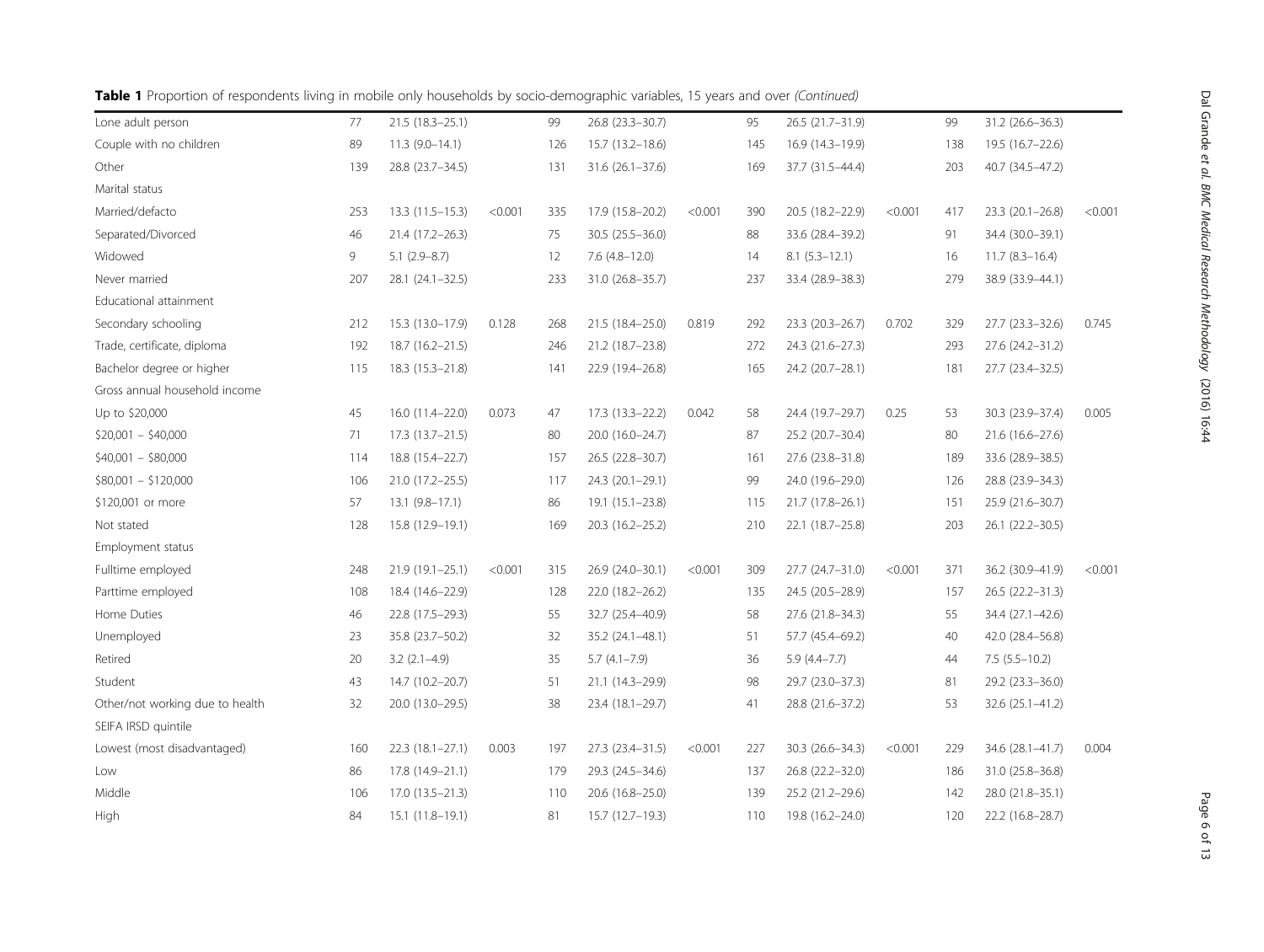| Highest (least disadvantaged)               | 84  | $12.6(9.8-16.1)$  | 91  | $13.9(11.2 - 17.1)$ | 116 | 16.9 (13.8-20.4) | 125 | 21.0 (17.5-25.0)    |         |
|---------------------------------------------|-----|-------------------|-----|---------------------|-----|------------------|-----|---------------------|---------|
| Dwelling status                             |     |                   |     |                     |     |                  |     |                     |         |
| Owned or being purchased                    |     |                   |     |                     |     |                  | 396 | $18.3(16.1 - 20.7)$ | < 0.001 |
| Rent from state government (public housing) |     |                   |     |                     |     |                  | 61  | 43.5 (34.5–52.9)    |         |
| Rent privately                              |     |                   |     |                     |     |                  | 330 | 58.6 (52.8-64.3)    |         |
| Other                                       |     |                   |     |                     |     |                  | 9   | 33.4 (15.7–57.6)    |         |
| Overall                                     | 520 | $17.1(15.3-19.0)$ | 657 | 21.7 (19.7–23.8)    | 729 | 23.9 (22.0-25.9) | 803 | 27.6 (24.7-30.7)    |         |

|  | Table 1 Proportion of respondents living in mobile only households by socio-demographic variables, 15 years and over <i>(Continued)</i> |  |  |  |  |  |  |  |  |  |  |  |
|--|-----------------------------------------------------------------------------------------------------------------------------------------|--|--|--|--|--|--|--|--|--|--|--|
|--|-----------------------------------------------------------------------------------------------------------------------------------------|--|--|--|--|--|--|--|--|--|--|--|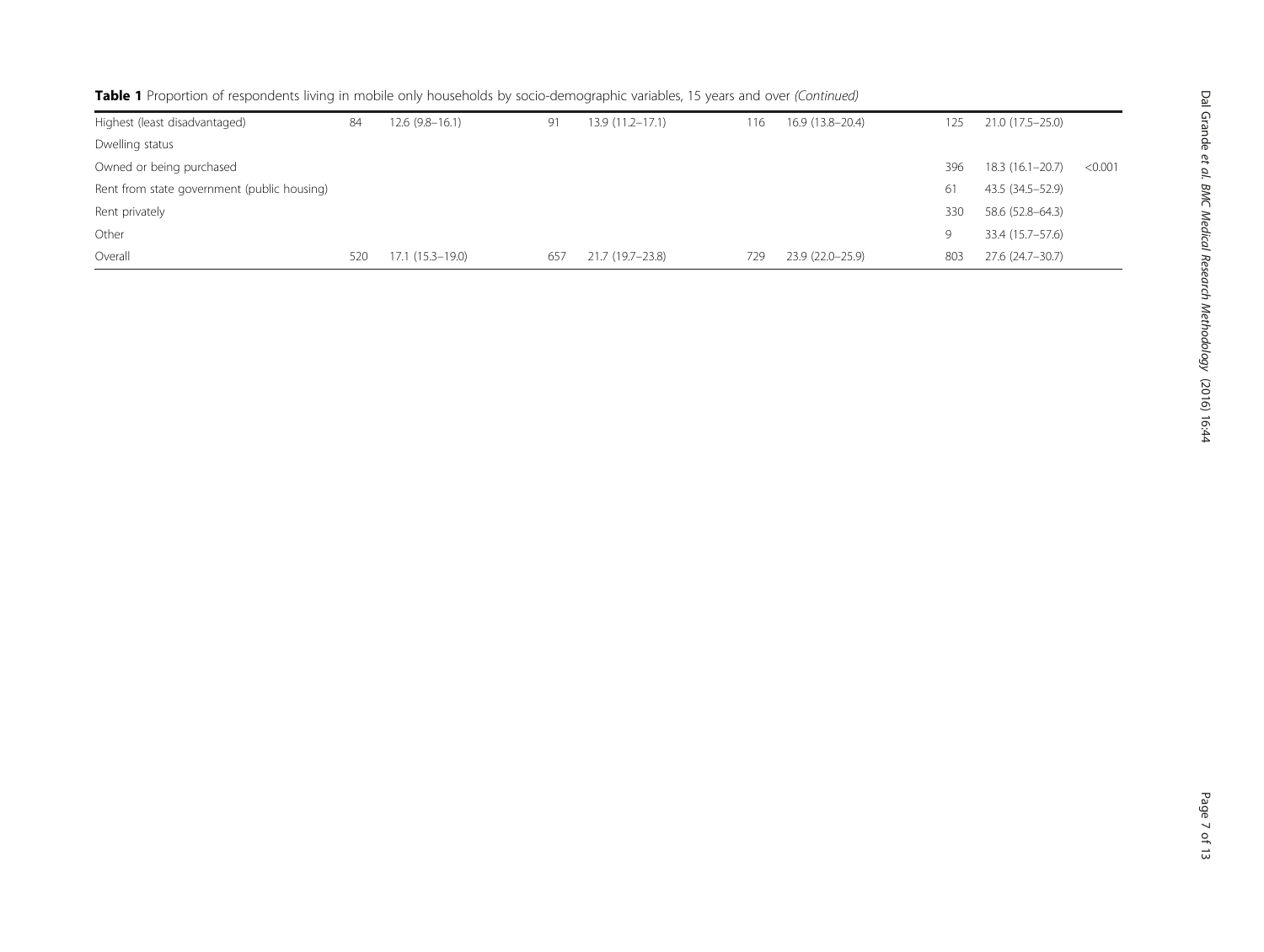Ireland or Europe, never married, or separated or divorced, unemployed, fulltime employed, or home duties, renting privately or from the government, and to reside in the most disadvantaged areas. Largest percentage increases over the four years occurred amongst females (86.6 %), people in the older age groups (86.2–159.4 %), people living in rural areas of South Australia (80.4 %), people born in the United Kingdom or Ireland (118.3 %), people living in single parent households or shared-care parenting households (77.7 %), or couples with no children (72.6 %), widowed (131.4 %), married or in a defacto relationship (75.2 %), people with at least secondary schooling (81.0 %), people living in households on low income levels (89.4 %) or very high income levels (97.7 %), and people who are retired (134.4 %) or who are currently students (98.6 %).

Additional file [1](#page-11-0): Tables S2 and S3 show the proportion of respondents living in a household with a landline connection and the proportion of respondents living a household with at least one mobile telephone by sociodemographic variables for 2010 to 2013. The proportion of respondents living in households with directory-listed mobile or landline telephone (EWP) has been steadily decreasing from 73.8 % (95 % CI 72.2–75.4) in 2006, to 60.4 % (95 % CI 58.1–62.7) in 2010 and 49.6 % (95 % CI 46.2–53.0) in 2013. This proportion by sociodemographic characteristics for 2010 to 2013 is listed in Additional file [1:](#page-11-0) Table S4. In 2013, 4.6 % (95 % CI 3.8– 5.5) of mobile numbers were listed in the telephone directory compared to 62.7 % (95 % CI 59.2–66.1) of landlines.

The prevalence estimates of various health conditions and behavioural risk factors for all households, for people who live in households with a landline connection (hypothetical landline RDD sample) and for people who live in a household with a directory-listed landline or mobile telephone number (hypothetical directorylisted sample) are shown in Table [2](#page-8-0). The RCB for the prevalence estimates derived from the two hypothetical samples are also in Table [2.](#page-8-0) There were small absolute differences in the prevalence estimates for current asthma, arthritis and obesity between the hypothetical telephone samples and the overall sample. The prevalence estimates for diabetes by the two hypothetical samples did not differ in 2010 and 2011, however, the prevalence estimate was slightly underestimated (RCB value of −0.077) in 2013 for the directory-listed sample. Even though the prevalence estimates for arthritis were similar for both hypothetical samples, the prevalence estimate for arthritis in 2010 was underestimated for the directory-listed sample (RCB value of −0.083) compared to the overall sample (prevalence of 20.7 vs. 21.4 %). The prevalence of having a mental health condition showed mixed results for both hypothetical samples and over time: the prevalence of having a mental health condition was underestimated for both samples with estimates from the directorylisted sample having larger RCB (ranging from −0.102 to −0.242) with the exception of 2011, which had the opposite result of overestimating mental health conditions (RCB value of 0.056). Current smoking prevalence was lower for both hypothetical telephone samples with absolute differences ranging from 2.9 to 3.4 percentage points for RDD landline samples and 3.3 to 5.3 percentage points for directory-listed samples, and associated large RCB values: −0.136 to −0.191 for RDD landline samples and −0.129 to −0.313 for directory-listed samples.

#### **Discussion**

This paper presents estimates and trends of telephone coverage in Australia from 2006 to 2013. Continual assessment of methodological issues around conducting population health telephone surveys is essential due to the rapid technological changes in telecommunications and the different 'user culture' associated in use of these new and old telecommunication technologies. Even though telephone (landline and mobile) coverage in South Australia is very high (97 %), nearly a third of households are mobile-only (27.8 %) and only half of the households (49.0 %) have either a mobile or landline number listed in the White Pages telephone directory. Our results show that mobile-only respondents are different across a range of socio-demographic indicators, which is similar to international studies [\[13](#page-11-0), [15,](#page-11-0) [30](#page-12-0)]. Using hypothetical sampling frames (RDD landline and EWP directory listing) that were weighted to the age and sex structure of the South Australian population produced contradictory results for health prevalence estimates when compared to all households in the face-toface survey. Prevalence estimates of diabetes, current asthma, arthritis and obesity had very minor differences and biases, but the prevalence estimates for mental health condition and current smoking indicates biases using either RDD landline or EWP directory listing sampling frame. Even though our results show that mobileonly respondents are demographically different across a range of socio-demographic indicators, appropriately weighted data can produce reliable prevalence estimates for some health indicators, but not for others. These findings suggest landline-based sampling frames used in Australia are potentially biased for some health indicators, such as current smokers and having a mental health condition, particularly where conditions or risk factors are higher amongst those living in mobile-only households. Researchers using either RDD or directorylisting landline sampling frames need to be aware of their limitations and know of the potential biased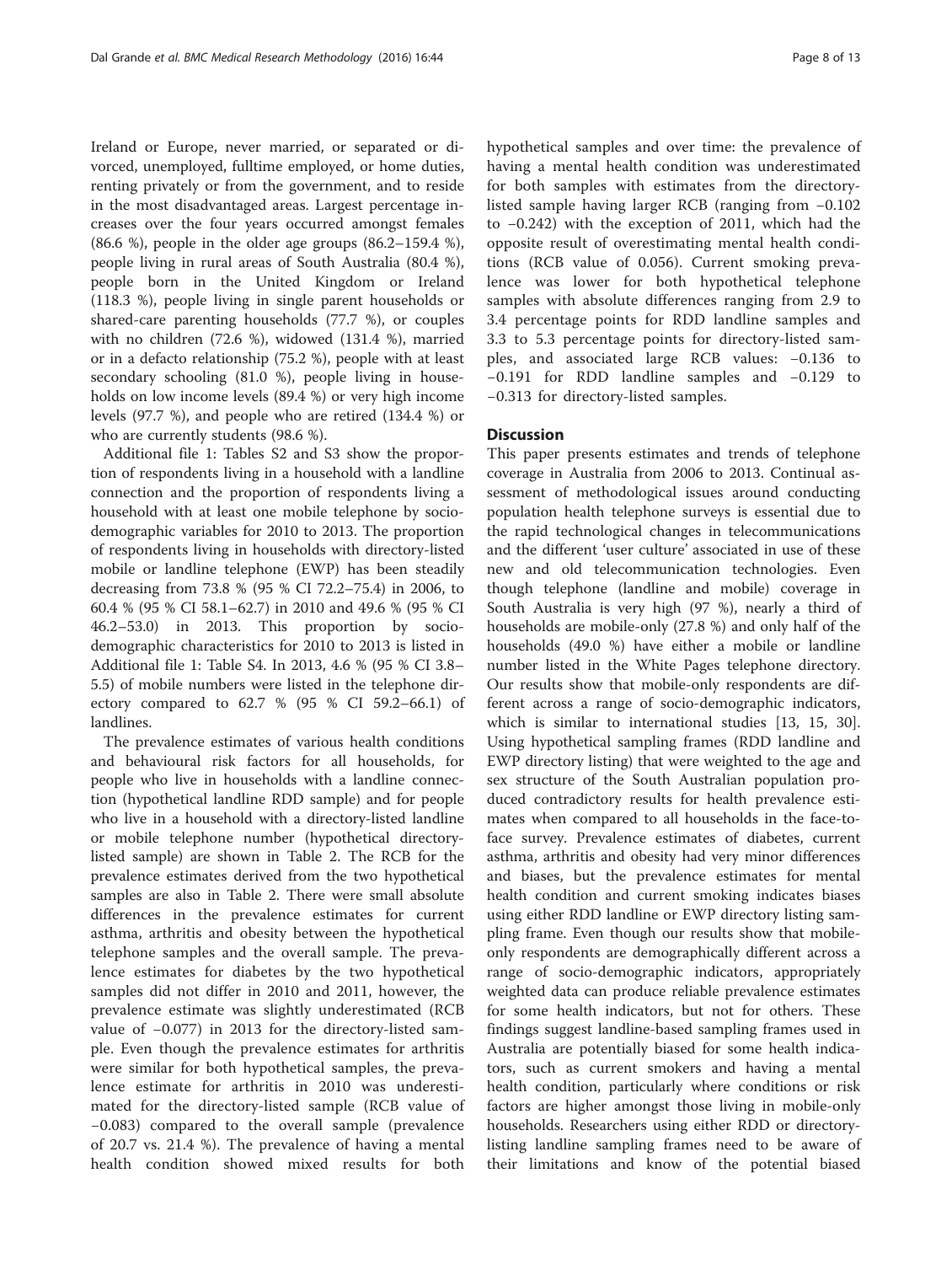| and Over                |                               |     | 2010                |            |     | 2011                |            |     | 2012              |            |          | 2013                |            |
|-------------------------|-------------------------------|-----|---------------------|------------|-----|---------------------|------------|-----|-------------------|------------|----------|---------------------|------------|
|                         |                               | n   | % (95 % CI)         | <b>RCB</b> | n   | % (95 % CI)         | <b>RCB</b> | n.  | % (95 % CI)       | <b>RCB</b> | $\Gamma$ | % (95 % CI)         | <b>RCB</b> |
|                         | Health conditions             |     |                     |            |     |                     |            |     |                   |            |          |                     |            |
| <b>Diabetes</b>         | All households                | 229 | $7.5(6.6-8.5)$      |            | 246 | $8.1(7.1-9.2)$      |            |     |                   |            | 247      | $8.5(7.6-9.5)$      |            |
|                         | Landline (RDD) sample         | 181 | $7.2(6.2 - 8.3)$    | $-0.009$   | 195 | $8.3(7.1-9.6)$      | 0.003      |     |                   |            | 173      | $8.3(7.4-9.4)$      | $-0.033$   |
|                         | Directory-listed sample       | 133 | $7.1(6.0-8.5)$      | $-0.021$   | 148 | $8.6(7.1-10.3)$     | 0.030      |     |                   |            | 117      | $7.9(6.7-9.4)$      | $-0.077$   |
| Current asthma          | All households                | 416 | $13.6(12.2 - 15.3)$ |            | 384 | $12.7(11.4 - 14.0)$ |            |     |                   |            |          |                     |            |
|                         | Landline (RDD) sample         | 335 | $13.3(11.7-15.2)$   | $-0.015$   | 297 | $12.6(11.1-14.2)$   | $-0.002$   |     |                   |            |          |                     |            |
|                         | Directory-listed sample       | 246 | $13.1(11.3 - 15.2)$ | $-0.061$   | 220 | 12.8 (10.9-15.0)    | $-0.014$   |     |                   |            |          |                     |            |
| Arthritis               | All households                | 653 | 21.4 (19.9-23.1)    |            | 727 | 24.0 (22.3-25.7)    |            | 656 | 21.5 (19.7-23.3)  |            | 640      | 22.0 (20.3-23.8)    |            |
|                         | Landline (RDD) sample         | 529 | 21.1 (19.5-22.8)    | $-0.025$   | 554 | 23.5 (21.6-25.4)    | $-0.031$   | 495 | 21.2 (19.3-23.2)  | 0.009      | 464      | 22.3 (20.4-24.4)    | 0.019      |
|                         | Directory-listed sample       | 387 | 20.7 (18.9-22.6)    | $-0.083$   | 407 | 23.7 (21.4-26.1)    | $-0.018$   | 346 | 20.7 (18.5-23.2)  | $-0.046$   | 324      | 22.0 (19.7-24.4)    | $-0.016$   |
| Mental health condition | All households                | 330 | $10.8(9.6 - 12.2)$  |            | 359 | $11.8(10.7-13.1)$   |            | 297 | $9.7(8.7-10.8)$   |            | 384      | 13.2 (11.8-14.7)    |            |
|                         | Landline (RDD) sample         | 250 | $10.0 (8.6 - 11.5)$ | $-0.100$   | 275 | $11.6(10.3-13.1)$   | $-0.046$   | 222 | $9.5(8.2 - 10.9)$ | $-0.025$   | 256      | $12.3(10.7-14.1)$   | $-0.091$   |
|                         | Directory-listed sample       | 167 | $8.9(7.4-10.7)$     | $-0.242$   | 221 | 12.9 (11.0-15.0)    | 0.056      | 150 | $9.0(7.6 - 10.6)$ | $-0.102$   | 172      | $11.6(9.4 - 14.3)$  | $-0.141$   |
|                         | Health - related risk factors |     |                     |            |     |                     |            |     |                   |            |          |                     |            |
| Current smoker          | All households                | 614 | $20.2(18.3 - 22.1)$ |            | 529 | 17.4 (15.8-19.2)    |            | 501 | 16.4 (14.8-18.2)  |            | 552      | 19.0 (16.6-21.6)    |            |
|                         | Landline (RDD) sample         | 429 | $17.1(15.2 - 19.2)$ | $-0.136$   | 343 | $14.5(12.8-16.5)$   | $-0.191$   | 304 | 13.0 (11.4-14.9)  | $-0.174$   | 330      | 15.9 (13.6-18.6)    | $-0.138$   |
|                         | Directory-listed sample       | 316 | 16.9 (14.7-19.3)    | $-0.129$   | 223 | 13.0 (10.9-15.4)    | $-0.313$   | 210 | 12.6 (10.8-14.7)  | $-0.181$   | 202      | $13.7(11.6 - 16.1)$ | $-0.244$   |
| Obese                   | All households                | 611 | 22.1 (20.4-24.0)    |            | 612 | 22.7 (20.9-24.6)    |            | 621 | 23.4 (21.5-25.4)  |            | 603      | 23.1 (20.7-25.8)    |            |
|                         | Landline (RDD) sample         | 511 | 22.6 (20.7-24.6)    | 0.036      | 491 | 23.3 (21.2-25.5)    | 0.013      | 474 | 23.5 (21.4-25.8)  | $-0.020$   | 454      | 24.3 (21.8-27.0)    | 0.078      |
|                         | Directory-listed sample       | 379 | $22.5(20.3-25.0)$   | $-0.002$   | 359 | 23.8 (21.2-26.6)    | 0.059      | 329 | $22.7(20.1-25.5)$ | $-0.050$   | 329      | 24.6 (21.6-27.9)    | 0.079      |

<span id="page-8-0"></span>Table 2 Prevalence of health conditions and risk factors for all households, and for landline Random Digit Dialling (RDD) and Directory-listed (EWP) telephone samples, 15 years and over

Note: RCB relative coverage bias, Landline (RDD) sample households that had a landline connection (mobile-only households excluded); Directory-listed sample households with either a landline or mobile telephone number listed in the White Pages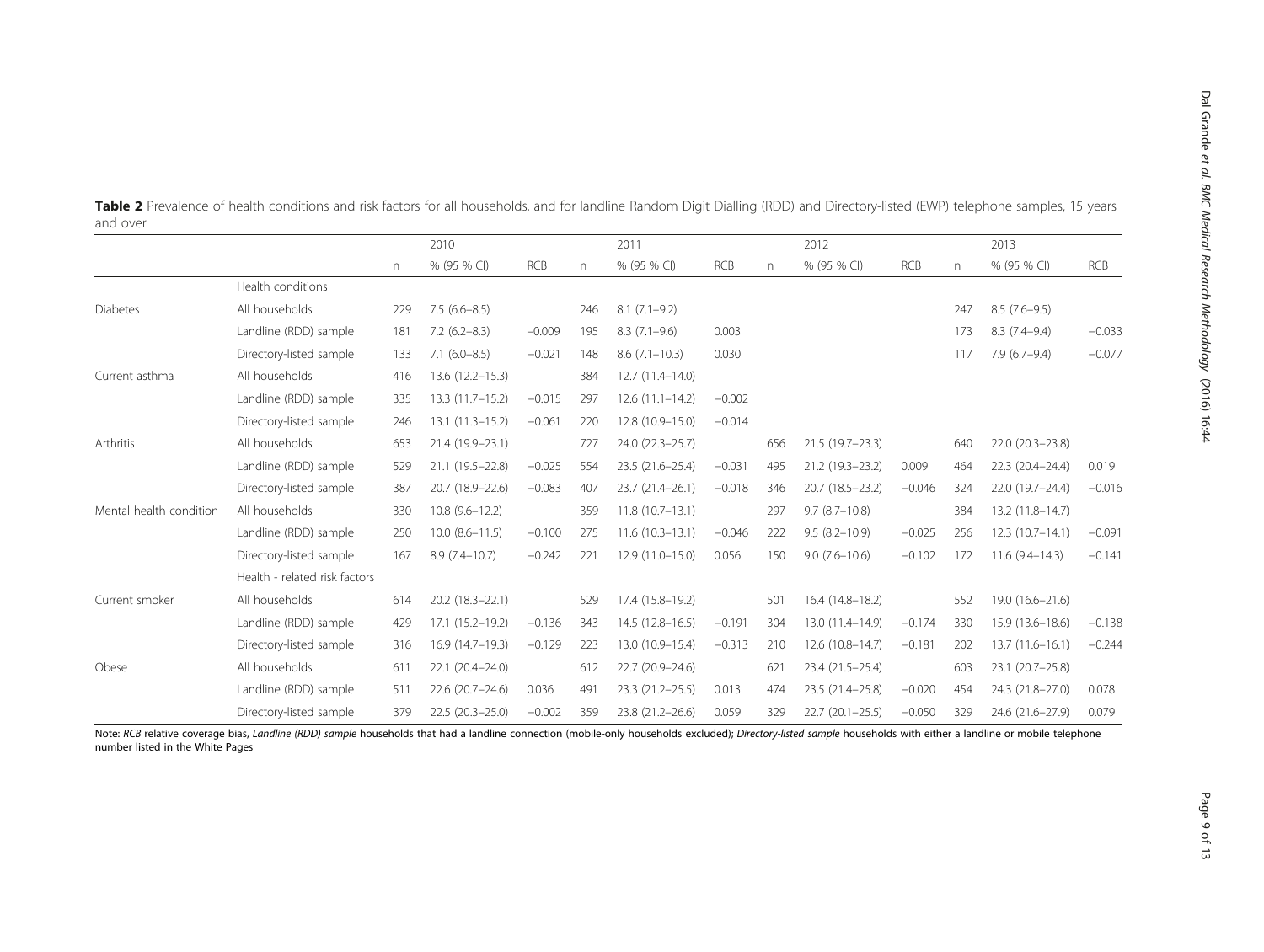estimates because of the groups that are excluded from the sampling frames.

This study is important because it quantifies the potential biases from the various landline-based telephone sampling frames used in Australia and the groups that are potentially excluded. Even though the data are limited to South Australia, the conclusions may be generalizable to the Australian population. This study is unique since the same questions have been asked annually for eight years and, using the face-to-face methodology in which all types of households are included (mobile-only, landlineonly or both), it had the ability to examine, over time, the prevalence estimates of various health indicators by telephone status. Very few studies like this are known to exist nationally [[14](#page-11-0)] and internationally [\[15,](#page-11-0) [30](#page-12-0)] and even fewer examine the assessment on health indicators [\[30](#page-12-0)].

The trends and demographic differences found in this study are similar to national and international studies [[11, 14](#page-11-0), [15,](#page-11-0) [30](#page-12-0), [42](#page-12-0), [43\]](#page-12-0) and support findings from our previous research [[26](#page-11-0)]. Our estimate of mobile-only households in 2012 (23.9 %) was higher than the estimate reported by the Australian Communication and Media Authority (19 %) [\[14](#page-11-0)]; the proportion of households with a landline telephone in 2010 was 82.5 % which was slightly higher than the 80.3 % estimate from the 2010–11 Australian Health Survey (AHS); and our estimate of 68.7 % of landline telephone numbers listed in the telephone directory was slightly lower than the 70.1 % from the AHS 2010–11 survey [[44](#page-12-0)]. Between 2006 and 2008 the trend of mobile-only households remained low, however since 2009, the trend has steadily increased, following international patterns [\[30](#page-12-0)]. Similarly for landline ownership, up to 2011 the proportion was over 80 %, however, this has steadily decreased to 71.9 % in 2013. These changes are mainly due to the increasing popularity of greater flexibility and affordability offered by mobile technology. People are using landlines less frequently because they are able to have a single device with multiple communication and media services, which is less expensive than having a landline connection [\[13](#page-11-0)].

In our previous study [\[26\]](#page-11-0), nearly 10 % of the population in 2008 lived in mobile-only households, and we showed that with appropriate weighting, the sampling methodology used for telephone surveys produced reliable health estimates with the exception of smoking prevalence in South Australia being underestimated. In contrast, with more recent data and up-to-date analyses, this study has estimated that close to 30 % of the Australian population now live in mobile-only households and these analyses have demonstrated the impact of the vast changes in the telecommunication over the eight year study period on the coverage of the sampling frames. Excluding a distinct subpopulation from the landline sampling frames, namely mobile-only households, resulted in under- or

over-estimation in some health estimates, although with appropriate weighting most health estimates (except smoking and mental health) were very similar to the overall population. Even though the results in the health estimates (absolute differences and RCB values) between the overall population and the two hypothetical landline sample groups showed no clear pattern over time, the results do highlight that for specific health indicators, such as current smokers and mental health, the direction of the bias was consistently under-estimated for both RDD and directorylisted landline hypothetical samples. The other conditions (diabetes, current asthma, arthritis and obesity) had little absolute differences in health estimates and an inconsistent pattern, but relatively low, RCB values over time, which may suggest that the differences could be due to the

random nature of the sample or other sampling errors. Our findings for current smokers, asthma and obesity are similar to other USA studies [\[30](#page-12-0)] using similar methodology, and are consistent with studies using dual-frame telephone surveys for mental health [\[45](#page-12-0)], current smoking [[30, 46](#page-12-0), [47](#page-12-0)], asthma [[47\]](#page-12-0), and obesity [[30\]](#page-12-0). This suggests that perhaps an alternative sampling, surveying or statistical methodological approach may need to be considered to include groups of the population to remove the coverage biases in landlinebased sampling frames.

Many studies have explored various methods to include the mobile-only group into chronic disease and risk factor surveillance systems [\[12](#page-11-0), [48](#page-12-0)]. The favoured method is an over-lapping dual-frame design which involves two independent samples: a sample of mobile telephones and a landline-based sample [[34, 35](#page-12-0), [46, 49](#page-12-0)]. These studies showed an improvement in the representativeness, in particular for men, the younger and middle age groups, and people who were never married. However, obtaining a sample of mobile telephone numbers does have drawbacks, including low response rates and two to four times the costs of landline-based samples [[34\]](#page-12-0). More importantly, the mobile sample that is currently available and used in Australia is of randomly generated mobile telephone numbers with no geographical marker. From a South Australian perspective, only 8 % of all mobile telephone numbers in Australia were estimated to be owned by South Australians [[34](#page-12-0), [35](#page-12-0), [46, 49\]](#page-12-0), which is almost the same proportion of the state's population (7.4 %). This means a much larger initial sample is required for screening, and with the additional problem of low response rate, the feasibility of including mobile numbers using these methods in a chronic disease and behavioural risk factor surveillance system in South Australia would be costly. Even though 98 % of South Australians have a mobile telephone and it is perceived that people can be reached anytime, it does not mean that they are willing or able to use it to complete a survey. Receiving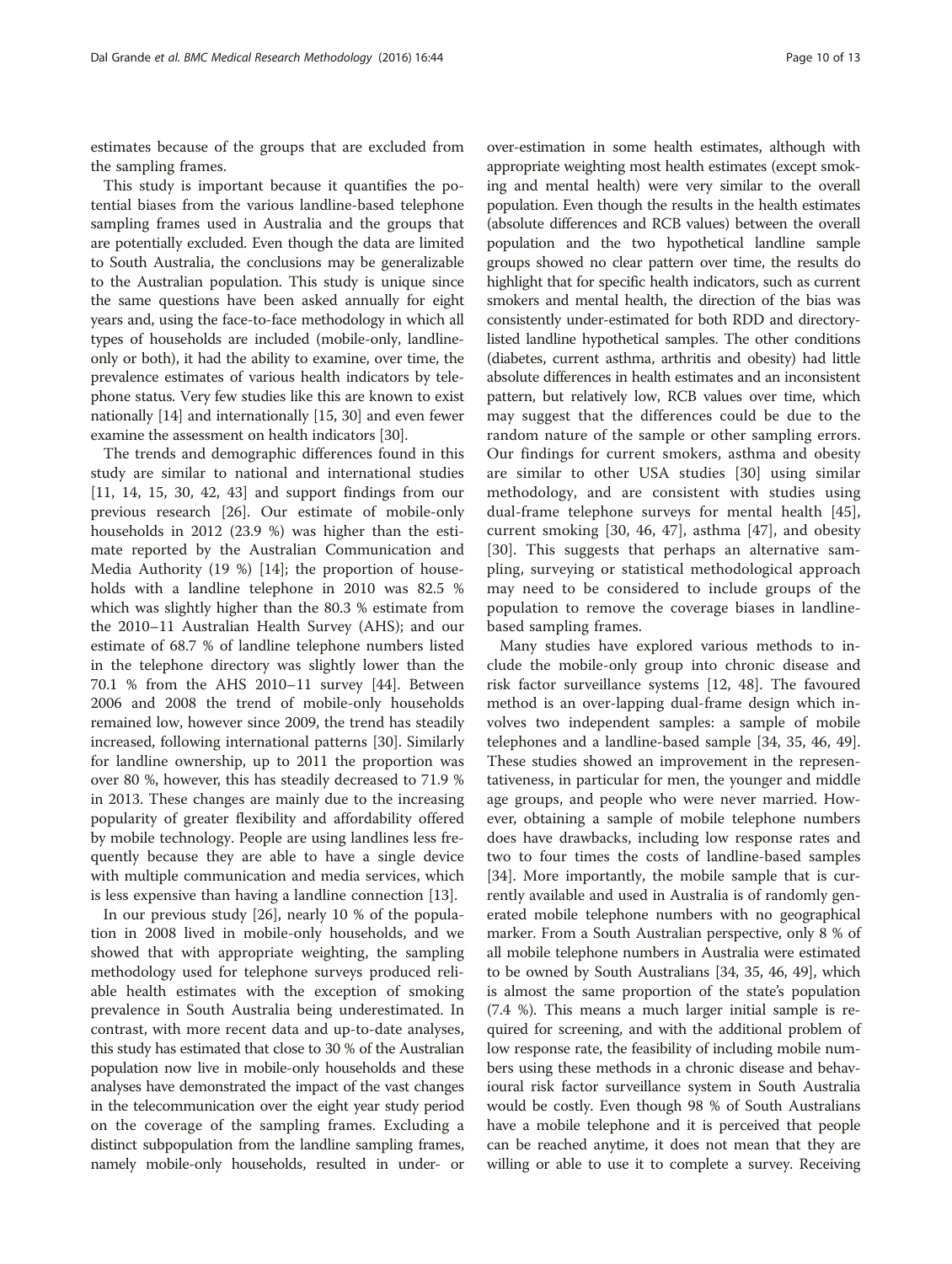mobile telephone calls can happen at unpredictable moments when it is not suitable for the owner to respond, such as driving (safety issue), travelling overseas (which can incur a large cost to the researcher or participant), or during a meeting or in a restaurant (privacy issue); all have an impact on response rates [\[43](#page-12-0)].

Mixed-mode methods have also been suggested as a way to complement the traditional landline telephone survey by combining face-to-face, mail, and internet surveys [[50](#page-12-0)]. These alternative modes introduce other methodological issues and the design of each mode need to be taken into consideration. The questionnaire design for CATI surveys, for example, complicated skips patterns or data range checks, needs to be careful considered in other modes such as mail survey [\[51\]](#page-12-0). Face-to-face, mail and internet survey can have the option of longer worded questions, explanations, and visual or prompt cards which is not recommended or possible with CATI surveys. Therefore, the wording of the questions in telephone surveys needs to be clear, concise and short [\[52\]](#page-12-0). Operational differences can have an impact on how the questions are answered. Telephone surveys are mainly interviewer administered whereas mail or internet surveys are self-administered which can lead to different responses [[50](#page-12-0), [51](#page-12-0)]. In telephone surveys, the interviewer has control over who is the selected respondent within the household whereby in the mail or internet surveys any member of the household determines who is the selected [[12](#page-11-0)]. The level of privacy can vary by survey modes which is high with mail or internet surveys compared to moderate level of privacy with telephone (others listening in, or answering sensitive questions) [\[53](#page-12-0)]. Mail surveys require a longer data collection period compared to the allocated time period for telephone surveys. In an attempt to include respondents from mobile-only households, a study examined the possibly of using two modes, telephone and mail, with a single database that consisted of residential addresses. However, they found that the groups that were under-represented in telephone surveys were also underrepresented in the mail surveys [\[48\]](#page-12-0). Another consideration for surveillance systems that used the telephone to collect data, is the challenge of how to incorporate alternative modes but still maintain the timeliness, flexibility, low non-response and low cost of the system [\[12](#page-11-0)]. Other methodological studies have used statistical approaches such as alternative weighting strategies, such as raked weights, which incorporate a wider range of sociodemographic variables, can improve the health estimates and are more in line with face-to-face surveys [[54](#page-12-0)–[56\]](#page-12-0).

The study design used in this research is robust due to the large representative state-wide samples used and is unique in that the data were collected over eight years using the same or similar questions, and by one organisation, thus minimising interviewer biases. These data are also very recent and it is one of the few face-to-face studies conducted in Australia and worldwide that included questions on landline and mobile telephone status that also had questions on health status and behavioural risk factors [\[30\]](#page-12-0) so the biases in health estimates can be assessed. However the results could be biased due to the moderately acceptable response rates (median = 59.3 %) which is following the trends observed interstate and overseas. This study only analysed a few health-related variables and additional questions such as health service usage, quality-of-life or alcohol consumption would have provided a more comprehensive description of telephone sampling biases.

## Conclusion

Telephone surveys have become a standard and accepted method of collecting health information in Australia and are widely used to monitor chronic disease and behavioural risk factors. Such surveillance systems provide evidence to inform interventions and service planning with the aim of reducing the impact of chronic diseases and their associated costs to the health system. Analyses like those presented here are important to demonstrate that the health estimates obtained are not biased due to sampling methodology. This study has shown that the proportion of mobile-only households is increasing and this does not appear to have reached a plateau. This corresponds with the decrease in landline telephone coverage. Even with appropriately weighted data, using landline-based sampling frames in Australia are potentially biased for some health indicators. This implies that the landline sampling frames that are currently used in most Australian chronic disease and risk factor surveillance systems (RDD landline or directorylisted telephone numbers) are not sufficient on their own because of the exclusion of the mobile-only households. Other methodologies need to be considered for small states like South Australia that are timely, costeffective and efficient.

## Availability of data and materials

The Health Omnibus Survey (HOS) is a user-pay survey in which various organisations pay for their questions to be included in the surveys. Because of this, the authors of this study do not own all of the HOS data and permission had to be sought from each owner, therefore data are not publicly available.

#### Ethical statement

Ethical approvals were obtained from the Research Ethics Committees of The University of Adelaide and the South Australian Department of Health. Participation in the study is voluntary. Verbal informed consent was obtained from participants at the start of the interview.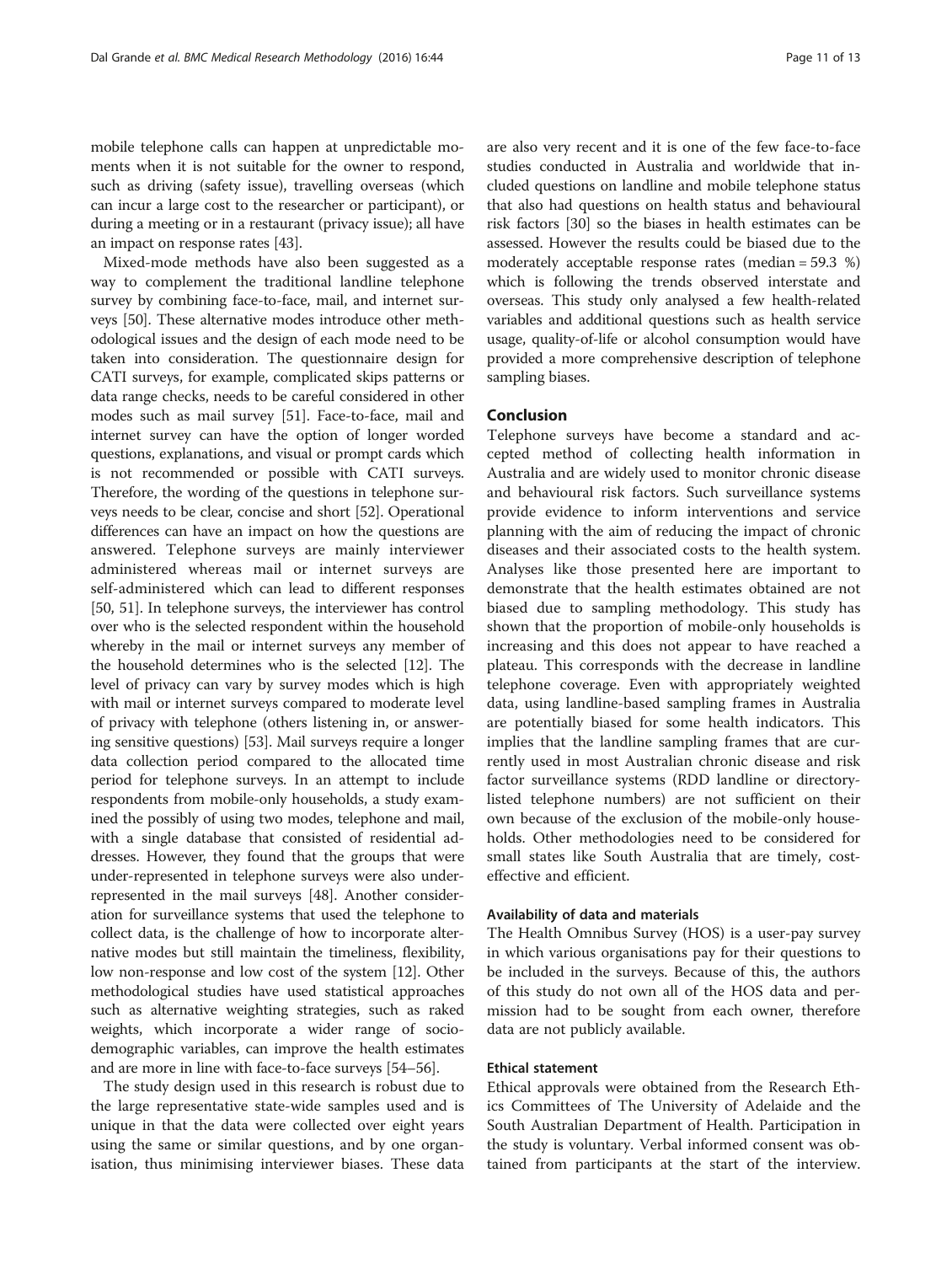<span id="page-11-0"></span>Prior to contact by the interviewers, a primary approach letter was sent to the household informing the household of the purpose of the survey including a pamphlet listing the organisations involved in the survey, confidentiality and privacy assurance, that participation is voluntary, and a contact number for queries. Upon initial contact, the interviewers repeat the purpose of the survey as well as the expected length of time to complete the interview.

#### Consent for publication

Not applicable.

### Additional file

[Additional file 1: Table S1.](dx.doi.org/10.1186/s12874-016-0145-z) Sample socio-demographic profile by survey year, 15 years and over. Table S2. Proportion of respondents living in households with a landline connection (RDD) by socio-demographic variables, 15 years and over. Table S3. Proportion of respondents living in households with at least one mobile telephone by socio-demographic variables, 15 years and over. Table S4. Proportion of respondents living in households with a directory-listed telephone number (EWP) by sociodemographic variables, 15 years and over. (DOCX 107 kb)

#### Abbreviations

ABS: Australian Bureau of Statistics; BMI: body mass index; CATI: computer assisted telephone interviewing; CD: collector districts; EWP: electronic white pages; HOS: Health Omnibus Survey; IRSD: index of relative social disadvantage; RCB: relative coverage bias; RDD: random digit dialling; SA1: Statistical Areas Level 1; SEIFA: Socio-Economic Indexes for Areas; SPSS: Statistical Package for Social Sciences; VoIP: Voice over Internet Protocol.

#### Competing interests

The authors declare that they have no competing interests.

#### Authors' contributions

EDG Participated in the design and co-ordination of the study, performed statistical analyses, and drafted and revised the manuscript. CRC, AWT, SC Participated in the design and co-ordination of the study, advised on analyses, and were involved in the drafting and revising of the manuscript. All authors read and approved the final manuscript.

#### Acknowledgments

With thanks to Julie Black, CEO, Arthritis SA, for the arthritis data; Prof Anne Taylor, The University of Adelaide, for the diabetes and obesity data, Professor Richard Ruffin and Professor Robert Adams, The Queen Elizabeth Hospital and The University of Adelaide for the asthma data, and Tobacco Control Research and Evaluation Program, South Australian Health and Medical Research Institute for the smoking and mental health data.

#### Funding

Not applicable.

#### Author details

<sup>1</sup>Population Research and Outcome Studies, Discipline of Medicine, The University of Adelaide, SAHMRI, Level 7, North Terrace, Adelaide, SA 5005, Australia. <sup>2</sup>School of Public Health, The University of Adelaide, Adelaide, Australia. <sup>3</sup>University Ca' Foscari, Venice, Italy.

#### Received: 9 December 2015 Accepted: 8 April 2016 Published online: 18 April 2016

### References

1. McQueen DV, Puska P. Global behavioral risk factor surveillance. Berlin: Springer; 2003.

- 2. Taylor AW, Dal Grande E. Chronic disease and risk factor surveillance using the SA Monitoring and Surveillance System (SAMSS)–history, results and future challenges. Public Health Bulletin. 2008;5(3):17–21.
- 3. NSW Population Health Survey Methods 2012 update [\[http://www.health.](http://www.health.nsw.gov.au/surveys/other/Documents/population-health-surveys-methods-2012.pdf) [nsw.gov.au/surveys/other/Documents/population-health-surveys-methods-](http://www.health.nsw.gov.au/surveys/other/Documents/population-health-surveys-methods-2012.pdf)[2012.pdf](http://www.health.nsw.gov.au/surveys/other/Documents/population-health-surveys-methods-2012.pdf)] Accessed 24 Aug 2014.
- 4. The WA Health and Wellbeing Surveillance System (WAHWSS), Design and Methodology, Technical Paper No 1 Version 2 [[http://ww2.health.wa.gov.](http://ww2.health.wa.gov.au/~/media/Files/Corporate/Reports%20and%20publications/Population%20surveys/2003-Technical-paperno1-Design-and-Methodology.ashx) [au/~/media/Files/Corporate/Reports%20and%20publications/](http://ww2.health.wa.gov.au/~/media/Files/Corporate/Reports%20and%20publications/Population%20surveys/2003-Technical-paperno1-Design-and-Methodology.ashx) [Population%20surveys/2003-Technical-paperno1-Design-and-Methodology.](http://ww2.health.wa.gov.au/~/media/Files/Corporate/Reports%20and%20publications/Population%20surveys/2003-Technical-paperno1-Design-and-Methodology.ashx) [ashx](http://ww2.health.wa.gov.au/~/media/Files/Corporate/Reports%20and%20publications/Population%20surveys/2003-Technical-paperno1-Design-and-Methodology.ashx)] 15 Apr 2016.
- 5. Behavioral Risk Factor Surveillance System. 2010 Summary Data Quality Report. In: BRFSS 2010 Survey Data and Documentation. Atlanta: Centers for Disease of Control and Prevention; 2011.
- 6. Bingle CL, Holowaty PH, Koren IE, Picard L, Steward PJ, Feltis SL. An evaluation of the Ontario Rapid Risk Factor Surveillance System. Can J Public Health. 2005;96(2):145–50.
- 7. Baldissera S, Campostrini S, Binkin N, Minardi V, Minelli G, Ferrante G, Salmaso S. Features and initial assessment of the Italian Behavioral Risk Factor Surveillance System (PASSI), 2007–2008. Prev Chronic Dis. 2011; 8(1):A24.
- 8. Campostrini S, McQueen D, Taylor A, Daly A. World Alliance for Risk Factor Surveillance White Paper on Surveillance and Health Promotion. AIMS Public Health. 2015;2(1):10–26.
- 9. Choi BCK, Pak AWP, Ottoson JM. Understanding the basic concepts of public health surveillance [Speaker's Corner]. J Epidemiol Community Health. 2002;56(6):402.
- 10. Taylor AW, Campostrini S, Gill TK, Carter P, Dal Grande E, Herriot M. The use of chronic disease risk factor surveillance systems for evidence-based decision-making: physical activity and nutrition as examples. Int J Public Health. 2010;55(4):243–9.
- 11. Lepkowski JM, Tucker C, Brick JM, Leeuw EDD, Japec L, Lavrakas PJ, Link MW, Sangster RL. Advances in Telephone Survey Methodology. Hoboken: Wiley; 2008.
- 12. Mokdad AH. The Behavioral Risk Factors Surveillance System: Past, Present, and Future. Annu Rev Public Health. 2009;30(1):43–54.
- 13. Australian Communications and Media Authority. Communications Report 2009–10 Series. Report 2 - Take-up and use of voice services by Australian consumers. In: Corporate Publications. Melbourne: Commonwealth of Australia; 2010.
- 14. Australian Communications and Media Authority. Communications report 2011– 12. In: Corporate Publications. Melbourne: Commonwealth of Australia; 2013.
- 15. Häder M, Häder S, Kühne M. Telephone Surveys in Europe. Research and Practice. Heidelberg: Springer; 2012.
- 16. Brick JM. The Future of Survey Sampling. Public Opin Q. 2011;75(5):872–88.
- 17. Kempf AM, Remington PL. New Challenges for Telephone Survey Research in the Twenty-First Century. Annu Rev Public Health. 2007;28(1):113–26.
- 18. Groves RM. Nonresponse rates and nonresponse bias in household surveys. Public Opin Q. 2006;70(5):646–75.
- 19. Peytchev A. Consequences of Survey Nonresponse. ANNALS Am Acad Pol Soc Sci. 2013;645(1):88–111.
- 20. Dal Grande E, Taylor AW, Wilson DH. Is there a difference in health estimates between people with listed and unlisted telephone numbers? Aust N Z J Public Health. 2005;29(5):448–56.
- 21. Taylor AW, Wilson DH, Wakefield M. Differences in health estimates using telephone and door-to-door survey methods–a hypothetical exercise. Aust N Z J Public Health. 1998;22(2):223–6.
- 22. Wilson DH, Starr GJ, Taylor AW, Dal Grande E. Random digit dialling and Electronic White Pages samples compared: demographic profiles and health estimates. Aust N Z J Public Health. 1999;23(6):627–33.
- 23. Australian Bureau of Statistics. Household Telephone Connections, Australia, August 1991. In: Catalogue of Publications, vol. 4110.0. Canberra: Commonwealth of Australia; 1991.
- 24. Steel D, Vella J, Harrington P. Quality issues in telephone surveys: coverage, non-response and quota sampling. Aust J Stat. 1996;38(1):15–34.
- 25. Guterbock TM, Diop A, Ellis JM, Holmes JL, Le KT. Who needs RDD? Combining directory listings with cell phone exchanges for an alternative telephone sampling frame. Soc Sci Res. 2011;40(3):860–72.
- 26. Dal Grande E, Taylor AW. Sampling and coverage issues of telephone surveys used for collecting health information in Australia: results from a face-to-face survey from 1999 to 2008. BMC Med Res Methodol. 2010;10:77.